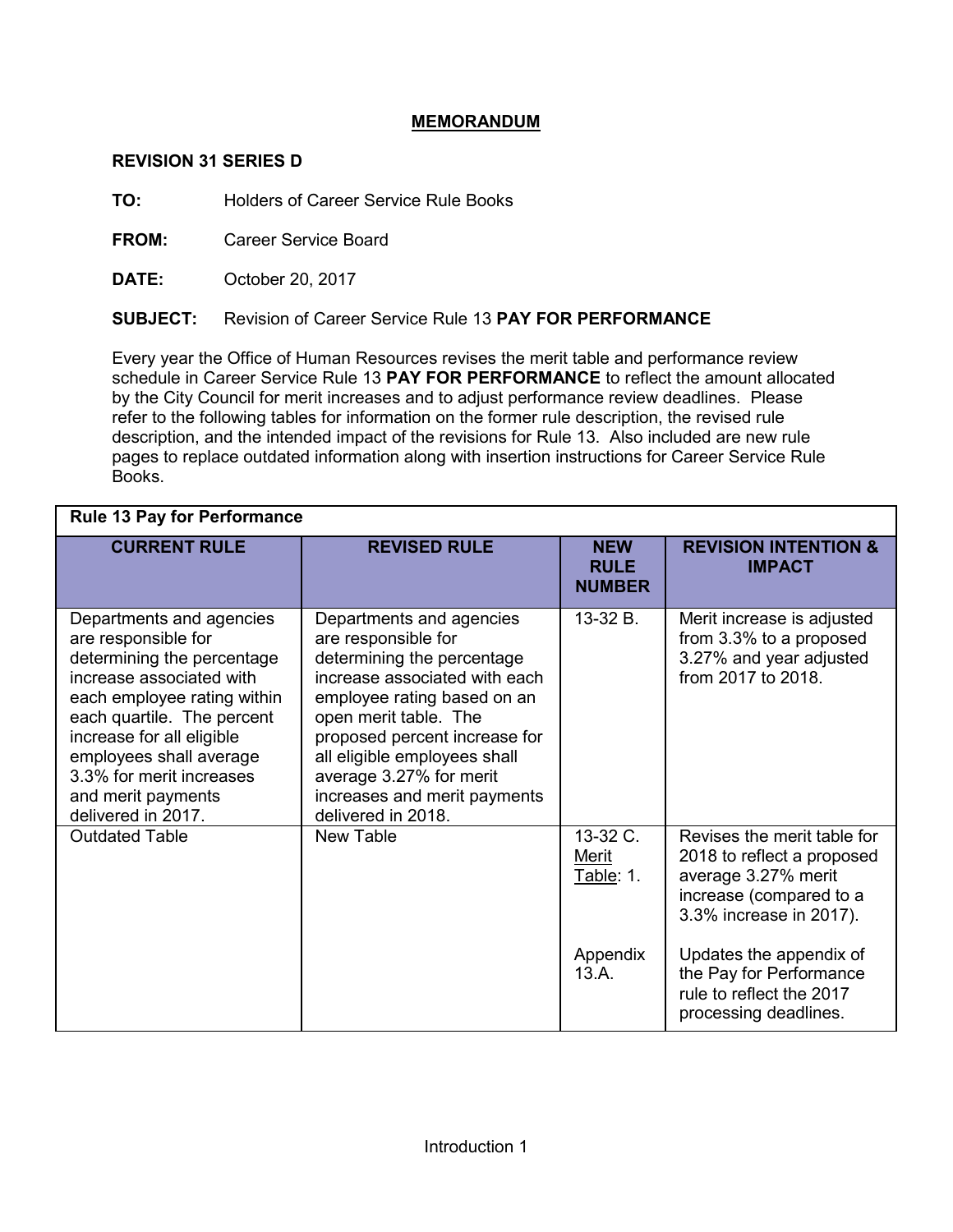|                      | <b>Page Number</b>  | <b>Issuance Dates</b> |
|----------------------|---------------------|-----------------------|
| <b>Remove:</b>       | 13-4, 13-5, 13.A.-1 | May 12, 2017          |
| <b>Replace with:</b> | 13-4, 13-5, 13.A.-1 | October 20, 2017      |

# **PLEASE INSERT IN YOUR RULE BOOK AS SOON AS POSSIBLE. THANK YOU.**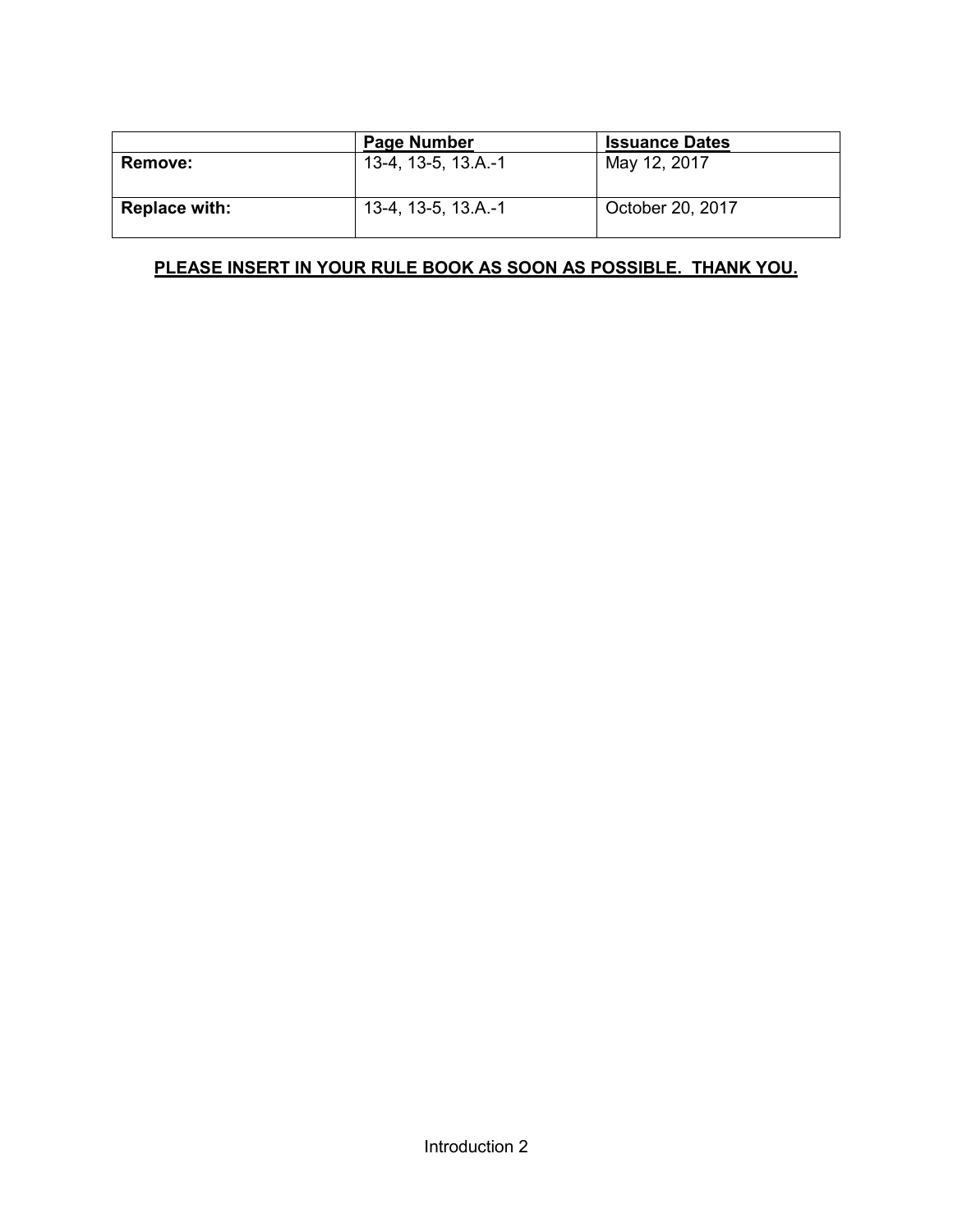13-32 Merit Increases and Merit Payments (Revised October 20, 2017; Rule Revision Memo 31D)

- A. The funding for merit increases and merit payments is provided in the annual appropriation ordinance. The pay increase associated with a particular performance rating shall be reviewed annually and adjusted as necessary to reflect prevailing practices in the community. The award of merit increases and merit payments is contingent upon this annual appropriation being approved by City Council and the Mayor. In case of a conflict between ordinance and these rules, the ordinance will prevail.
- B. 1. Departments and agencies are responsible for determining the percentage increase associated with each employee rating. The percent increase for all eligible employees shall average 3.27% for merit increases and merit payments delivered in 2018. (Revised October 20, 2017; Rule Revision Memo 31D)
	- 2. When there is a change to an employee's pay rate on the same effective date as the merit increase, the merit increase will be applied before any other pay rate change(s).

## C. Merit Table:

1. Eligibility for merit increases and merit payments is based on an eligible employee's overall annual performance rating as measured by a performance review.

| 2017 Performance Rating | 2018 Merit Increase Percent | 2018 Lump Sum<br><b>Merit Payment</b><br><b>Percent</b> |
|-------------------------|-----------------------------|---------------------------------------------------------|
| 5: Exceptional          |                             | 1.80% - 3.20%                                           |
| 4: Exceeds Expectations | $2.60\% - 4.60\%$           |                                                         |
| 3: Successful           |                             |                                                         |
| 2: Below Expectations   | $0\%$                       | 0%                                                      |
| 1: Unacceptable         |                             |                                                         |

- 2. An eligible employee whose current pay rate is within the pay range of the pay grade assigned to the employee's job classification shall receive a merit increase in accordance with the above table.
- 3. An eligible employee whose current pay rate is at or above the pay range maximum of the pay grade assigned to the employee's job classification shall receive a lump sum merit payment in accordance with the above table.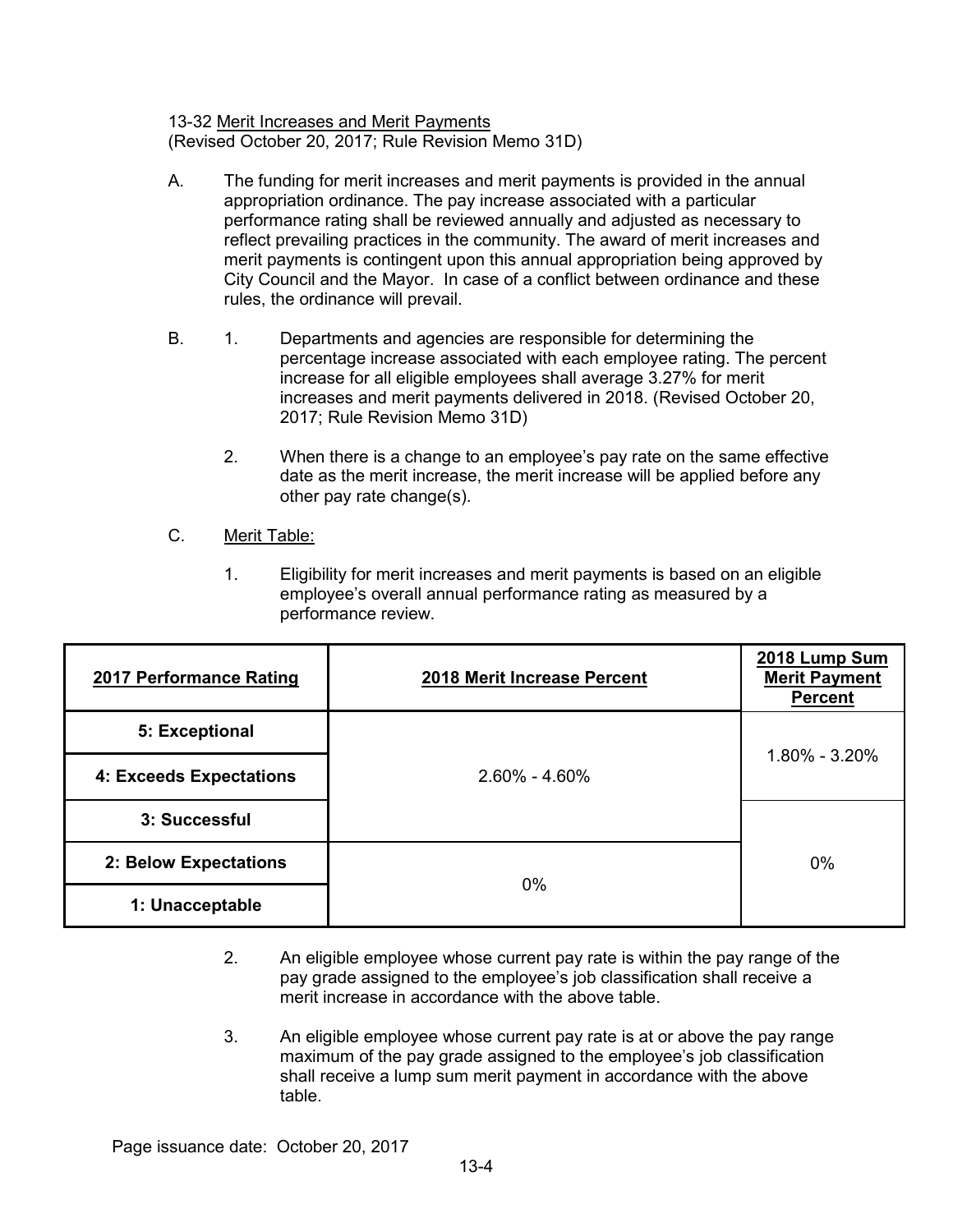- 4. No eligible employee shall receive a merit increase that exceeds the range maximum of the pay grade assigned to the employee's job classification. If the application of this sub-paragraph results in an employee receiving a merit increase that is less than the percentage increase awarded to the employee, the employee shall receive the difference between the merit increase awarded and the merit increase received in the form of an additional merit payment.
- D. In the case of a declared fiscal emergency by the Mayor, and upon the request of the Mayor, there will be no merit increases or merit payments awarded for increments of at least one year. During the declared fiscal emergency appointing authorities, managers and supervisors shall complete performance reviews for eligible employees, but no merit increases or merit payments will be awarded during this time.

### 13-33 Pro-ration for New Hires

Employees hired after January 1st and on or before September 30th will have their merit increase pro-rated to the employee's start date.

#### 13-34 Effective Date of Merit Increase

- A. Merit increases and merit payments will be calculated from an employee's annual base salary as of the Saturday before the first Sunday of the calendar year and be effective on the first Sunday of the calendar year for eligible employees who were employed in the Career Service on December 31<sub>st</sub> of the previous year.
- B. An employee's merit increase shall not be included as part of another pay change (such as a promotional increase), and must be applied as a separate merit increase.

#### 13-35 Performance Review Schedule

Departments and agencies shall submit proposed merit increases and merit payments to the Office of Human Resources ("OHR") as provided in the schedule attached as Appendix A.

#### 13-36 Review of Performance with Employee

Each employee's written performance review shall be reviewed with the employee as provided in the schedule attached as Appendix A.

#### 13-37 Official Records

The annual performance review and any supporting documentation shall be made a permanent part of the employee's official personnel record.